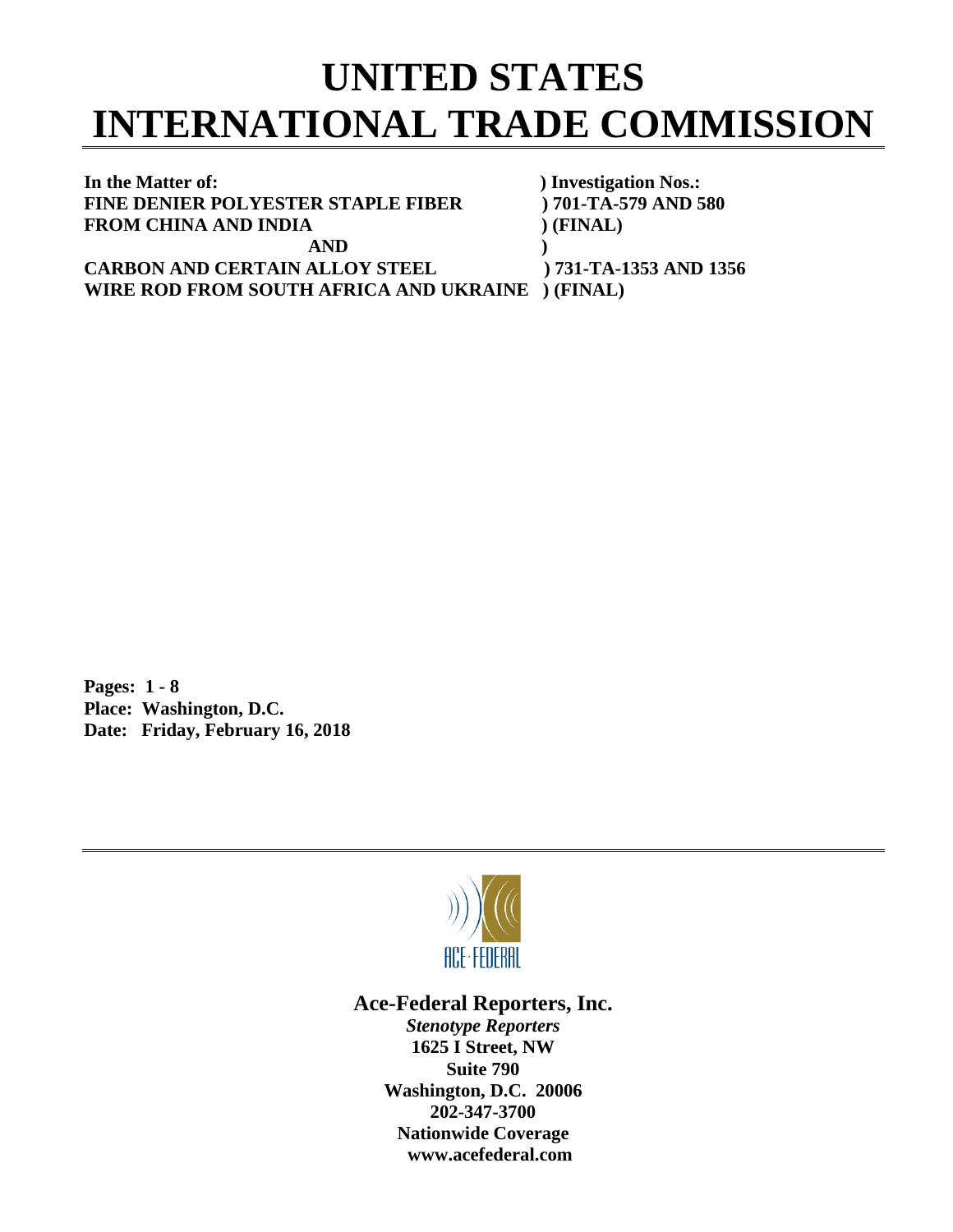| 1              | UNITED STATES OF AMERICA                                    |
|----------------|-------------------------------------------------------------|
| $\overline{a}$ | BEFORE THE                                                  |
| 3              | INTERNATIONAL TRADE COMMISSION                              |
| 4              |                                                             |
| 5              | - - - - - - - - - - - - - - - X                             |
| 6              | IN THE MATTER OF: : : Investigation Numbers                 |
| 7              | FINE DENIER POLYESTER STAPLE : 701-TA-579 AND 580           |
| 8              | FIBER FROM CHINA AND INDIA : (FINAL)                        |
| 9              | $\ddot{\cdot}$<br>AND                                       |
| 10             | CARBON AND CERTAIN ALLOY STEEL: Investigation Numbers       |
| 11             | WIRE ROD FROM SOUTH AFRICA : 731-TA-1353 AND 1356           |
| 12             | AND UKRAINE<br>$:$ (FINAL)                                  |
| 13             | - - - - - - - - - - - - - - - X                             |
| 14             | Friday, February 16, 2018                                   |
| 15             | Main Hearing Room (Room 101)                                |
| 16             | U.S. International Trade                                    |
| 17             | Commission                                                  |
| 18             | 500 E Street SW                                             |
| 19             | Washington, DC                                              |
| 20             |                                                             |
| 21             |                                                             |
| 22             | The meeting commenced, pursuant to notice, at 10:32 a.m.,   |
| 23             | before the Commissioners of the United States International |
| 24             | Trade Commission, the Honorable David S. Johanson,          |
| 25             | presiding.                                                  |

Ace-Federal Reporters, Inc.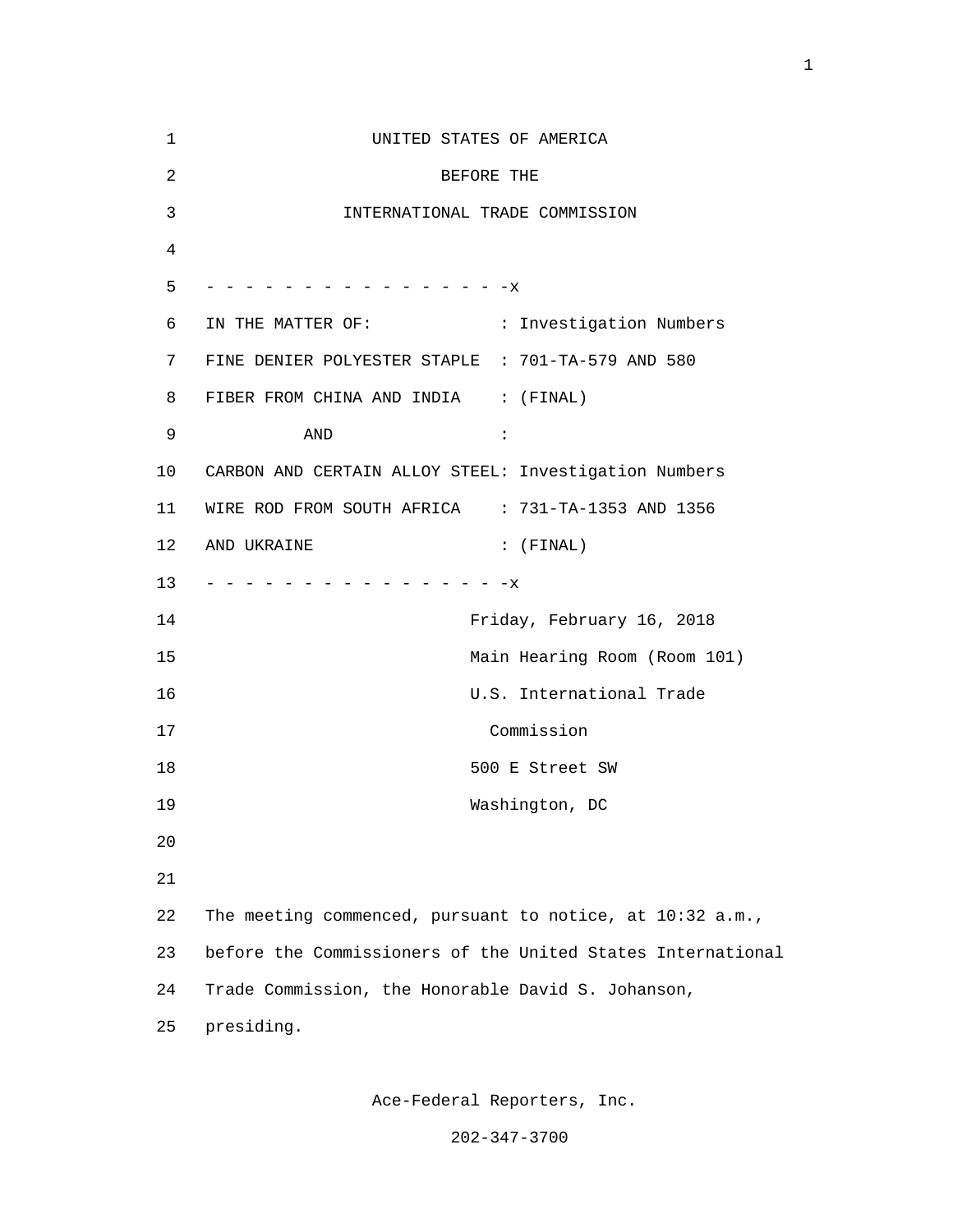1 APPEARANCES:

 2 On behalf of the International Trade Commission: 3 Commissioners: 4 Rhonda K. Schmidtlein, Chairman (via telephone) 5 David S. Johanson, Vice Chairman (presiding) 6 Irving A. Williamson, Commissioner 7 Meredith M. Broadbent, Commissioner (via telephone) e a seu a constantin de la Barca de la Barca de la Barca de la Barca de la Barca de la Barca de la Barca de la 9 William R. Bishop, Supervisory Hearings and Information 10 Officer 11 Tyrell Burch, Program Support Specialist 12 13 Staff: 14 Jordan Harriman, Investigator 15 Natalie Hanson, International Trade Analyst 16 Emily Kim, Accountant/Auditor 17 Andrew Knipe, International Economist 18 Courtney McNamara, Attorney/Advisor 19 Elizabeth Haines, Supervisory Investigator 20 21 Gregory LaRocca, International Trade Analyst 22 Roop Bhatti, Attorney/Advisor 23 Douglas Corkran, Supervisory Investigator 24 <u>25</u>

Ace-Federal Reporters, Inc.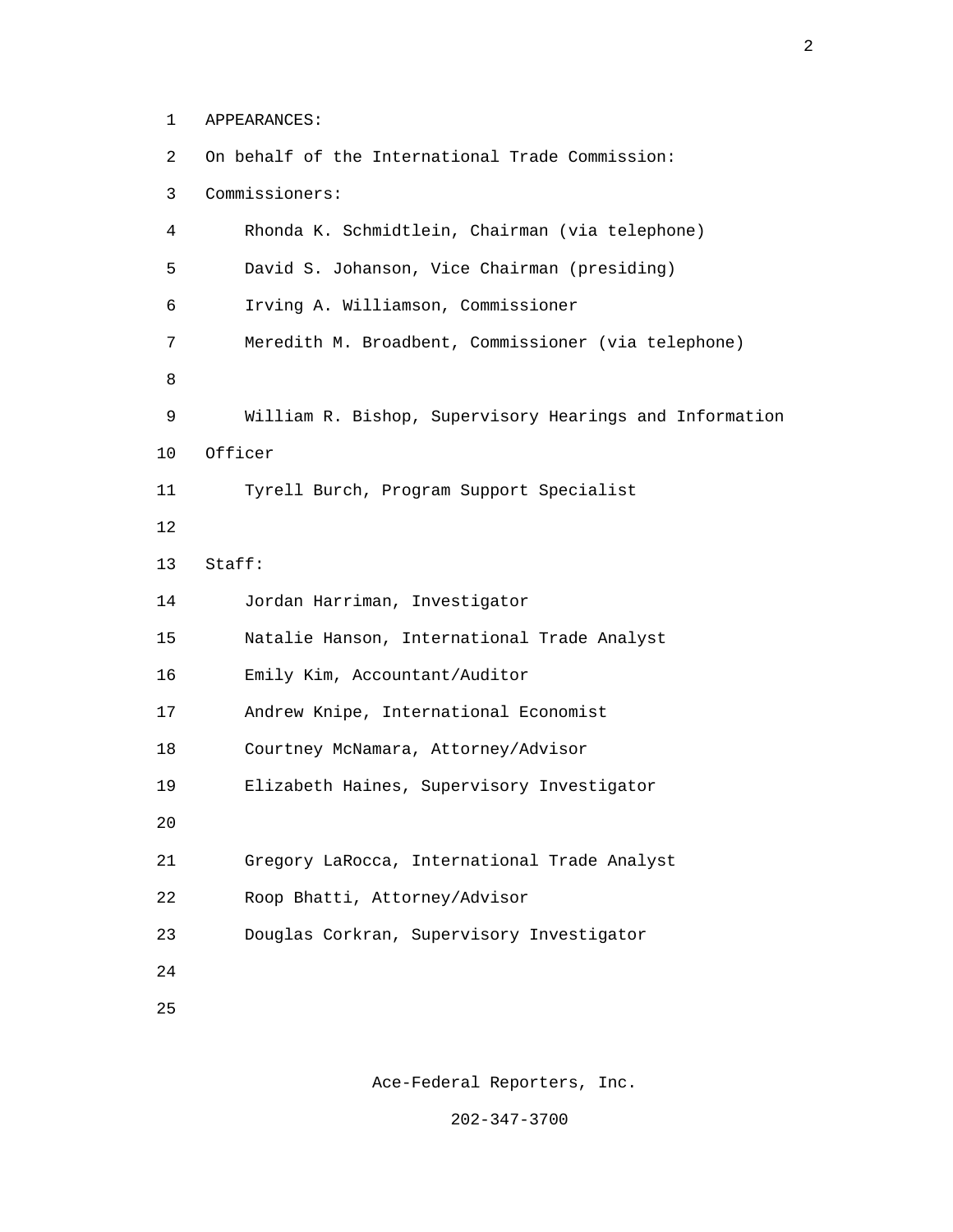1 P R O C E E D I N G S

2 (10:32 a.m.)

 3 VICE CHAIRMAN JOHANSON: This meeting of the U.S. 4 International Trade Commission will now come to order. 5 Welcome to Chairman Schmidtlein and Commissioner Broadbent 6 who are participating by telephone. 7 CHAIRMAN SCHMIDTLEIN: Good morning. 8 COMMISSIONER BROADBENT: Good morning. 9 VICE CHAIRMAN JOHANSON: I understand that there 10 are no agendas for future meetings or outstanding Action 11 Jackets to consider. If there is any objection to approval 12 of the minutes of January 3rd, 4th, 12th, 17th, 19th, 23rd, 13 26th, and 30th, 2018, or Ratification List 18-002, please 14 let us know. 15 (No response.) 16 VICE CHAIRMAN JOHANSON: Hearing none, they are 17 approved. Next we turn to the vote in the Final Phase of 18 Investigation Nos. 701-TA-579 and 580 Concerning Imports of 19 Fine Denier Polyester Staple Fiber from China and India. 20 Welcome to Ms. Haines and staff who participated 21 in these investigations. Are there any questions for the 22 staff? 23 (No response.) 24 VICE CHAIRMAN JOHANSON: Are there any additions 25 or corrections to the staff report?

Ace-Federal Reporters, Inc.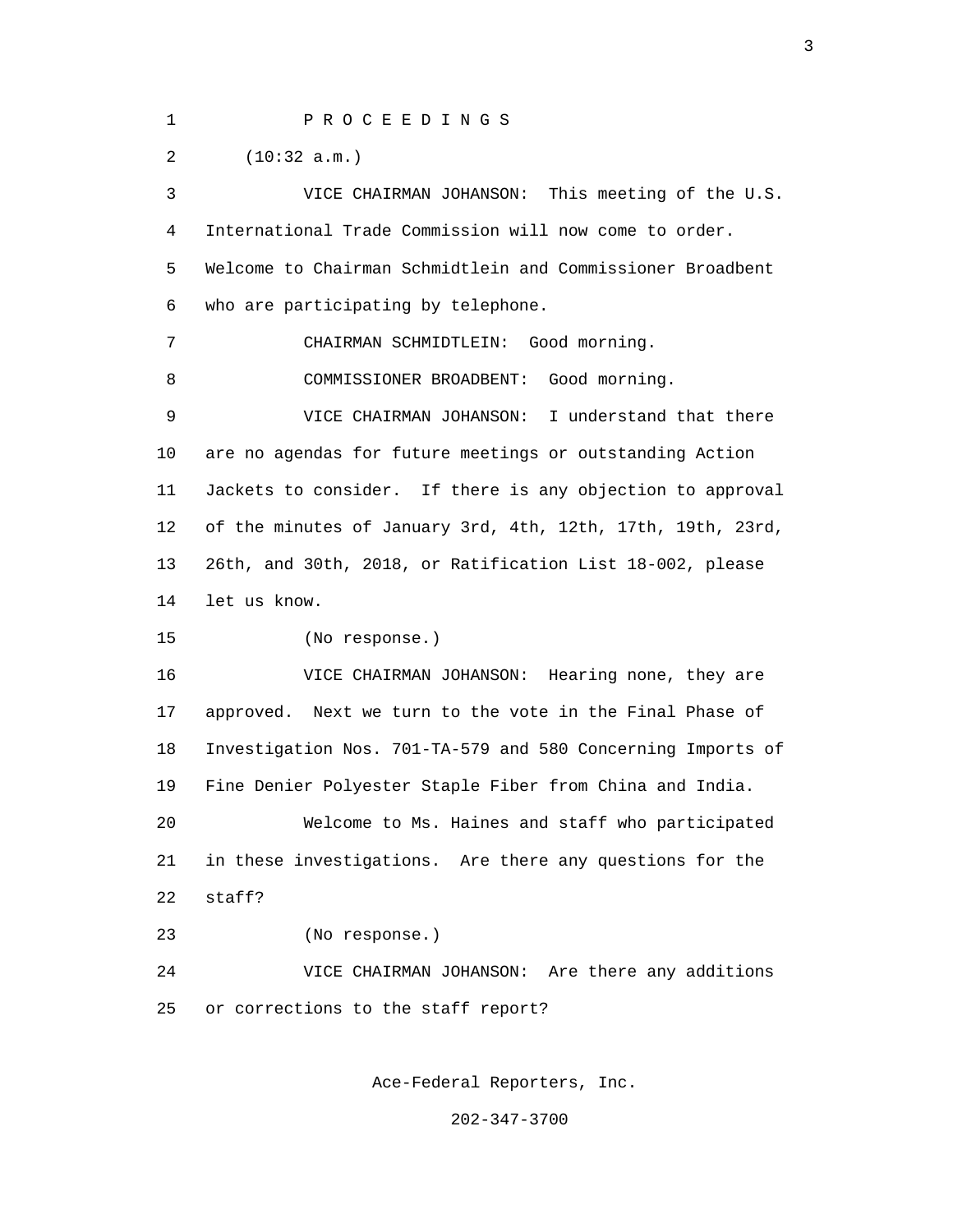1 MS. HAINES: Elizabeth Haines, no revisions or 2 corrections. 3 VICE CHAIRMAN JOHANSON: Is there any objection 4 to approval of the staff report? 5 (No response.) 6 VICE CHAIRMAN JOHANSON: Hearing none, it is 7 approved. 8 Mr. Secretary, will you please call the roll. 9 MR. BISHOP: Commissioner Broadbent. 10 COMMISSIONER BROADBENT: I vote in the 11 affirmative. 12 MR. BISHOP: Commissioner Johanson. 13 COMMISSIONER JOHANSON: I vote in the 14 affirmative. 15 MR. BISHOP: Commissioner Schmidtlein. 16 COMMISSIONER SCHMIDTLEIN: I vote in the 17 affirmative. 18 MR. BISHOP: Commissioner Williamson. 19 COMMISSIONER WILLIAMSON: I vote in the 20 affirmative. 21 MR. BISHOP: Mr. Chairman, the Commission has 22 reached affirmative determinations. 23 VICE CHAIRMAN JOHANSON: Thank you, Mr. 24 Secretary. Further information regarding this 25 determination will be in the press release. Views of the

Ace-Federal Reporters, Inc.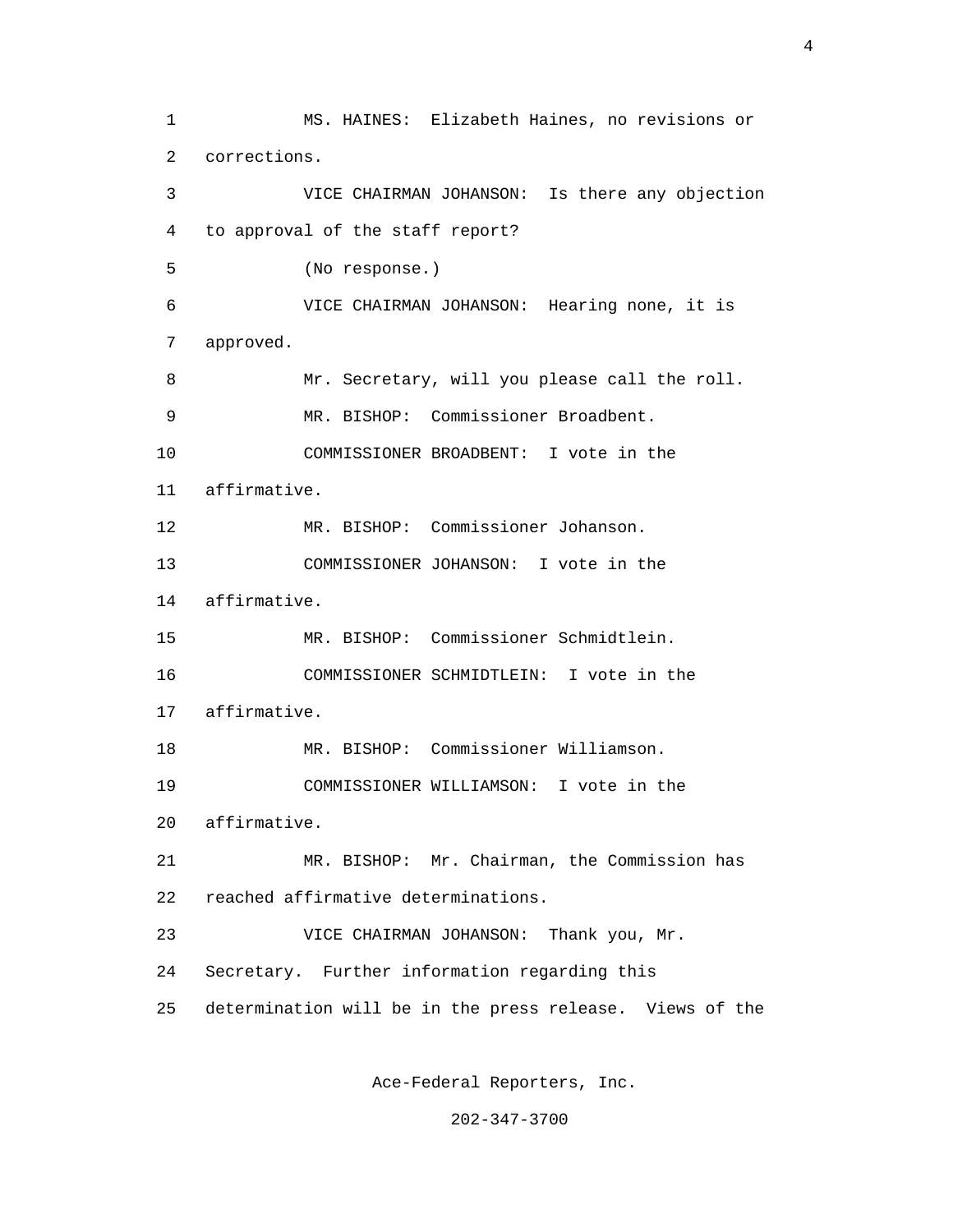1 Commission currently are scheduled to be completed and 2 filed by March 7th, 2018. Thank you again to all the staff 3 who participated in these investigations. We will now 4 pause for a moment while we change for the next vote. 5 (Pause.) 6 VICE CHAIRMAN JOHANSON: Next we turn to the vote 7 in the Final Phase of Investigation Nos. 731-TA-1353 and 8 1356 concerning imports of Carbon and Certain Alloy Steel 9 Wire Rods from South Africa and Ukraine. 10 Welcome to Mr. Corkran and the staff who 11 participated in these investigations. 12 Are there any questions for the staff? 13 (No response.) 14 VICE CHAIRMAN JOHANSON: Are there any additions 15 or corrections to the staff report? 16 MR. CORKRAN: Douglas Corkran, Office of 17 Investigations. Thank you, Vice Chairman Johanson. Staff 18 has no revisions to the staff report. However, it's my 19 privilege to introduce Ms. Roop Bhatti who is beginning her 20 first Title VII case. 21 VICE CHAIRMAN JOHANSON: Thank you, Mr. Corkran. 22 Is there any objection to approval of the staff report? 23 (No response.) 24 VICE CHAIRMAN JOHANSON: Hearing none, it is 25 approved.

Ace-Federal Reporters, Inc.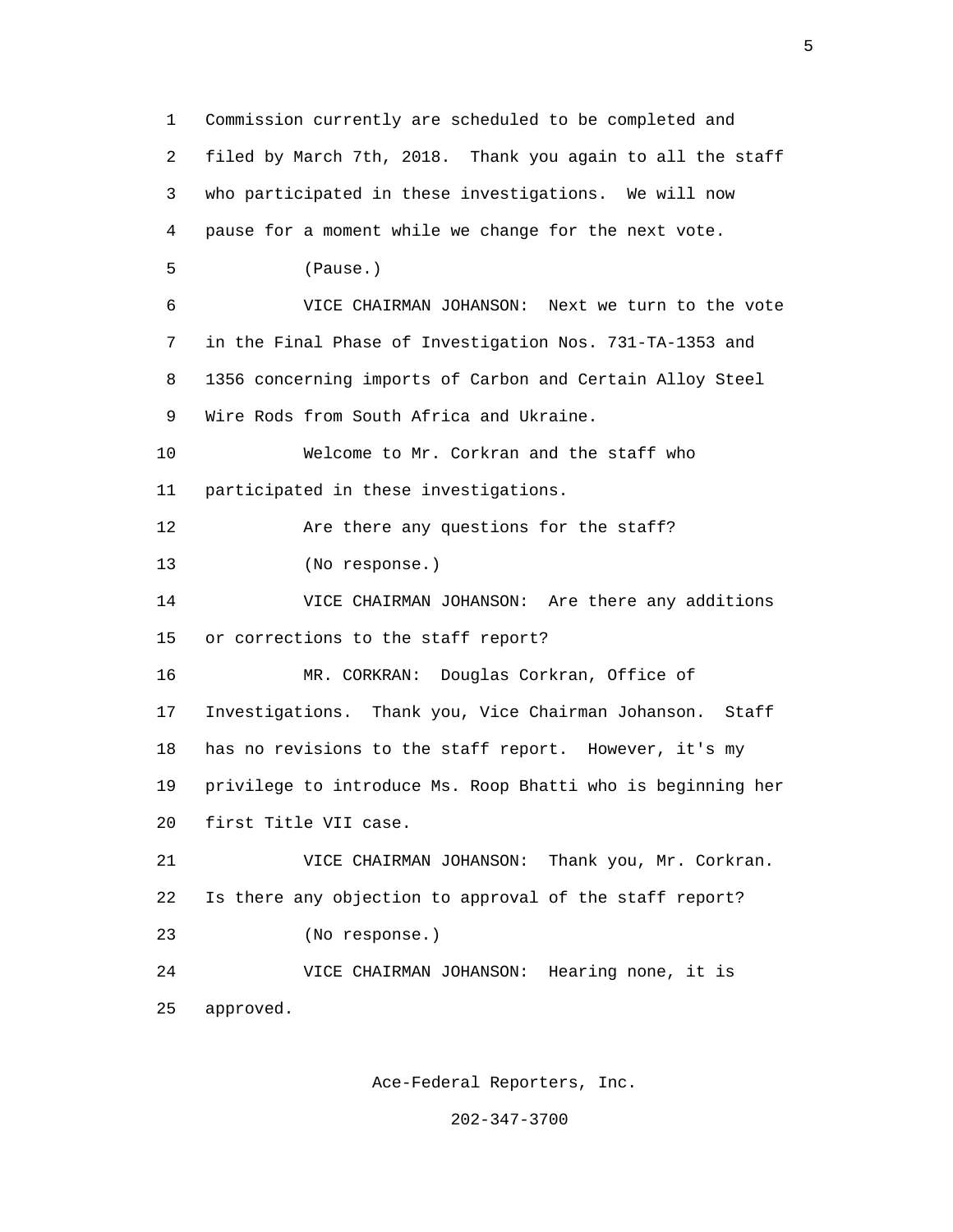1 Mr. Secretary, will you please call the roll. 2 MR. BISHOP: Commissioner Williamson. 3 COMMISSIONER WILLIAMSON: I vote in the 4 affirmative. 5 MR. BISHOP: Commissioner Johanson. 6 VICE CHAIRMAN JOHANSON: I vote in the 7 affirmative. 8 MR. BISHOP: Commissioner Broadbent. 9 COMMISSIONER BROADBENT: I vote in the 10 affirmative. 11 MR. BISHOP: Commissioner Schmidtlein. 12 COMMISSIONER SCHMIDTLEIN: I vote in the 13 affirmative. 14 MR. BISHOP: Mr. Chairman, the Commission has 15 reached affirmative determinations. 16 VICE CHAIRMAN JOHANSON: Thank you, Mr. 17 Secretary. Further information regarding this 18 determination will be in the press release. Views of the 19 Commission currently are scheduled to be completed and 20 filed by March 1st, 2018. Thank you again to all of the 21 staff who participated in these investigations. Seeing 22 that there is no other business before the Commission, this 23 meeting is adjourned. 24 (Whereupon, at 10:36 a.m., Friday, February 16, 25 2018, the meeting of the Commissioners of the United States

Ace-Federal Reporters, Inc.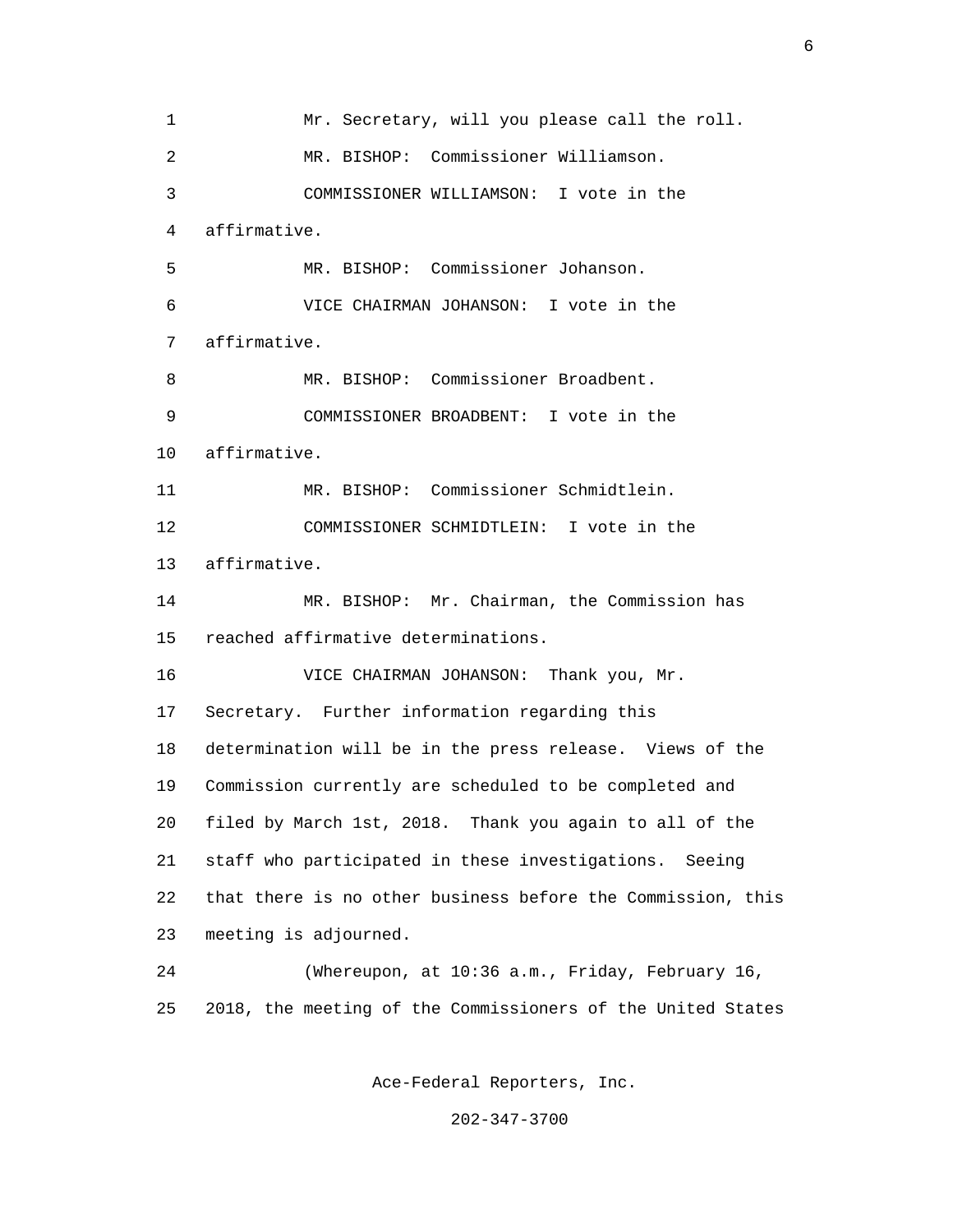- 1 International Trade Commission was adjourned.) 5 (1992) 1994 (1995) 1995 (1996) 1997 (1998) 1997 (1998) 1997 (1998) 1997 (1998) 1997 (1998) 1997 (1998) 1997 (<br>1997 (1998) 1998 (1999) 1998 (1999) 1998 (1999) 1998 (1999) 1998 (1999) 1998 (1999) 1998 (1999) 1998 (1999) 1<br> e a seu a constantin de la Barca de la Barca de la Barca de la Barca de la Barca de la Barca de la Barca de la
	-
	-
	-
	-
	-
	-
	-
	-

Ace-Federal Reporters, Inc.